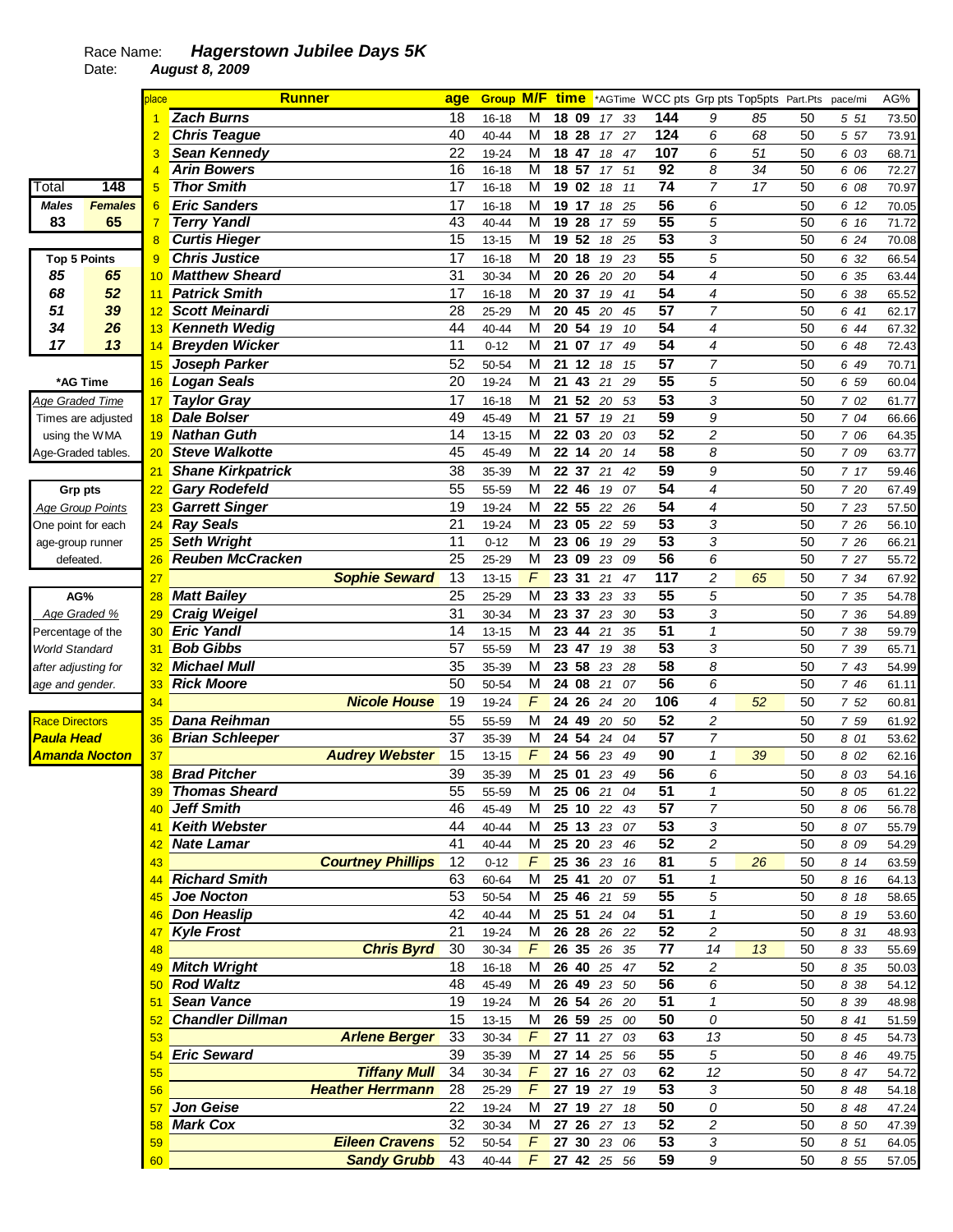## Race Name: **Hagerstown Jubilee Days 5K**

Date: **August 8, 2009** 

| place      | <b>Runner</b>              |                          | age             | <b>Group M/F time</b> |                         |                 |    |              |                 | *AGTime WCC pts Grp pts Top5pts Part.Pts |    | pace/mi | AG%   |
|------------|----------------------------|--------------------------|-----------------|-----------------------|-------------------------|-----------------|----|--------------|-----------------|------------------------------------------|----|---------|-------|
| 61         |                            | <b>Stacy Braff</b>       | 47              | 45-49                 | F                       | 27<br>46        |    | 24<br>52     | 55              | 5                                        | 50 | 8 56    | 59.53 |
| 62         | <b>Chris Conner</b>        |                          | 35              | 35-39                 | M                       | 51<br>27        |    | 16<br>27     | 54              | $\overline{\mathcal{A}}$                 | 50 | 8 58    | 47.32 |
| 63         | <b>George Stallings</b>    |                          | 60              | 60-64                 | M                       | 27 56           |    | 22<br>28     | 50              | 0                                        | 50 | 8 59    | 57.42 |
| 64         | <b>John Kuhn</b>           |                          | 38              | 35-39                 | M                       | 28 01           |    | 52<br>26     | 53              | 3                                        | 50 | 9 01    | 48.00 |
| 65         | Jevon Osborne              |                          | 10              | $0 - 12$              | M                       | 28<br>06        |    | 22<br>58     | 52              | $\overline{c}$                           | 50 | 9 03    | 56.18 |
| 66         | <b>Ronnie Lindley</b>      |                          | 53              | 50-54                 | M                       | 28<br>19        |    | 24<br>10     | 54              | 4                                        | 50 | 9 07    | 53.37 |
| 67         |                            | <b>Katie Engle</b>       | 18              | $16 - 18$             | F                       | 22<br>28        |    | 28<br>04     | 52              | 2                                        | 50 | 9 08    | 52.74 |
| 68         | <b>Jake Waltz</b>          |                          | 17              | $16 - 18$             | M                       | 30<br>28        |    | 27<br>13     | $\overline{51}$ | $\mathcal I$                             | 50 | 9<br>10 | 47.40 |
| 69         | <b>Raymond Blevins</b>     |                          | 51              | 50-54                 | M                       | 46<br>28        |    | 24<br>57     | $\overline{53}$ | 3                                        | 50 | 9 16    | 51.69 |
|            | <b>Kevin Gramman</b>       |                          | 46              | 45-49                 | M                       | 28<br>52        |    | 26<br>04     | $\overline{55}$ | 5                                        | 50 | 9 17    |       |
| 70         |                            |                          | 27              |                       |                         |                 |    |              | $\overline{54}$ | 4                                        |    |         | 49.50 |
| 71         | <b>Dustin Lindley</b>      |                          |                 | 25-29                 | M<br>$\overline{F}$     | 29<br>10        |    | 29<br>10     |                 |                                          | 50 | 9 23    | 44.23 |
| 72         |                            | <b>Kelly Weaver</b>      | 36              | 35-39                 |                         | 29<br>10        |    | 28<br>42     | 57              | $\overline{7}$                           | 50 | 9 23    | 51.56 |
| 73         |                            | <b>Katie Gibbs</b>       | 19              | 19-24                 | $\overline{F}$          | 11<br>29        |    | 29<br>04     | 53              | 3                                        | 50 | 9 24    | 50.91 |
| 74         |                            | <b>Mindy Ward</b>        | 38              | 35-39                 | F                       | 29<br>11        |    | 28<br>25     | 56              | 6                                        | 50 | 9 24    | 52.08 |
| 75         |                            | <b>Gwynne Justice</b>    | 40              | 40-44                 | F                       | 31<br>29        |    | 22<br>28     | 58              | 8                                        | 50 | 9 30    | 52.19 |
| 76         |                            | <b>Jessica McKinney</b>  | 32              | 30-34                 | F                       | 29<br>34        |    | 29<br>29     | 61              | 11                                       | 50 | 9 31    | 50.20 |
| 77         | <b>Tom Pennington</b>      |                          | 52              | 50-54                 | M                       | 29<br>38        |    | 25<br>30     | 52              | 2                                        | 50 | 9 32    | 50.58 |
| 78         | <b>Greg Kurtz</b>          |                          | 52              | 50-54                 | M                       | 29              | 42 | 25<br>34     | 51              | $\mathbf{1}$                             | 50 | 9 34    | 50.47 |
| 79         |                            | <b>Kelly Day</b>         | 43              | $40 - 44$             | F                       | 52<br>29        |    | 27<br>58     | $\overline{57}$ | $\overline{7}$                           | 50 | 37<br>9 | 52.91 |
| 80         | <b>Rich Allen</b>          |                          | 27              | 25-29                 | M                       | 29<br>59        |    | 29<br>59     | $\overline{53}$ | 3                                        | 50 | 39<br>9 | 43.02 |
| 81         | <b>Jake Schamel</b>        |                          | $\overline{12}$ | $0 - 12$              | $\overline{\mathsf{M}}$ | 30              | 32 | 26<br>29     | $\overline{51}$ | $\mathbf{1}$                             | 50 | 9 50    | 48.70 |
| 82         |                            | <b>Payton Waltz</b>      | $\overline{12}$ | $0 - 12$              | $\overline{F}$          | 30              | 33 | 27<br>46     | $\overline{54}$ | 4                                        | 50 | 9 50    | 53.29 |
| 83         |                            | <b>Brenda Baumer</b>     | 45              | 45-49                 | F                       | 33<br>30        |    | 28<br>01     | $\overline{54}$ | 4                                        | 50 | 9 50    | 52.83 |
| 84         |                            | <b>Tonya Burroughs</b>   | 22              | 19-24                 | F                       | 30<br>35        |    | 35<br>30     | $\overline{52}$ | $\overline{\mathbf{c}}$                  | 50 | 9 51    | 48.39 |
| 85         | <b>Seth Bischoff</b>       |                          | 28              | 25-29                 | M                       | 41<br>30        |    | 30<br>41     | 52              | $\overline{c}$                           | 50 | 9 53    | 42.05 |
| 86         |                            | <b>Katie Temple</b>      | 17              | $16 - 18$             | F                       | 31<br>02        |    | 30<br>23     | $\overline{51}$ | $\mathbf{1}$                             | 50 | 9 5 9   | 48.71 |
| 87         |                            | <b>Leslie Rogers</b>     | 34              | 30-34                 | F                       | 31              | 10 | 30<br>55     | 60              | 10                                       | 50 | 10 02   | 47.87 |
| 88         | <b>Russ Uhte</b>           |                          | 28              | 25-29                 | M                       | 31<br>18        |    | 31<br>18     | 51              | $\mathbf{1}$                             | 50 | 10 04   | 41.22 |
| 89         | <b>Kelly Sells</b>         |                          | 37              | 35-39                 | M                       | 31<br>29        |    | 25<br>30     | 52              | $\overline{c}$                           | 50 | 10 08   | 42.41 |
| 90         | <b>Gene Black</b>          |                          | 67              | 65-69                 | M                       | 56<br>31        |    | 24<br>07     | 50              | 0                                        | 50 | 10 17   | 53.51 |
| 91         |                            | <b>Rachel Seals</b>      | 18              | $16 - 18$             | F                       | 18<br>32        |    | 57<br>31     | 50              | 0                                        | 50 | 10 24   | 46.32 |
| 92         | <b>Greg Hellwarth</b>      |                          | 46              | 45-49                 | М                       | 32<br>21        |    | 29<br>12     | 54              | 4                                        | 50 | 10 25   | 44.17 |
| 93         |                            | <b>Denise Retz</b>       | 30              | 30-34                 | F                       | 32 36           |    | 32<br>35     | 59              | 9                                        | 50 | 10 30   | 45.41 |
| 94         | <b>Ryan Miller</b>         |                          | 11              | $0 - 12$              | M                       | 32 37           |    | 31<br>27     | 50              | 0                                        | 50 | 10 30   | 46.89 |
| 95         |                            | <b>Hannah Seward</b>     | 11              | $0 - 12$              | F                       | 32 40           |    | 29<br>03     | $\overline{53}$ | 3                                        | 50 | 10 31   | 50.94 |
| 96         | <b>Brooks Tyre</b>         |                          | 31              | 30-34                 | M                       | 32 44           |    | 32<br>35     | $\overline{51}$ | $\mathbf{1}$                             | 50 | 10 32   | 39.60 |
| 97         | <b>Tom Carrico</b>         |                          | 56              | 55-59                 | M                       | 32 54           |    | 23<br>27     | 50              | 0                                        | 50 | 10 35   | 47.10 |
| 98         |                            | <b>Sarah Smith</b>       | 30              | 30-34                 | $\overline{F}$          | 33 06           |    | 33<br>05     | 58              | 8                                        | 50 | 10 39   | 44.73 |
| 99         |                            | <b>Macy Pohl</b>         | 12              | $0 - 12$              | F                       | 33 07           |    | 30<br>06     | 52              | $\overline{a}$                           | 50 |         |       |
|            |                            |                          |                 |                       |                         |                 |    |              |                 |                                          |    | 10 40   | 49.16 |
|            | 100 Mark Barker            |                          | 47              | 45-49                 | м                       | <b>33 12</b> 29 |    | 44           | 53              | 3                                        | 50 | 10 41   | 43.38 |
| 101        |                            | <b>Mary Ann Pohl</b>     | 41              | 40-44                 | F                       | 33 13           |    | 31<br>40     | 56              | 6                                        | 50 | 10 41   | 46.74 |
| 102        |                            | <b>Darlene Black</b>     | 47              | 45-49                 | $\digamma$              | 33 15 29        |    | 46           | 53              | 3                                        | 50 | 10 42   | 49.72 |
|            | 103 Andy Frazier           |                          | 30              | 30-34                 | M                       | 33 27           |    | 33 22        | 50              | 0                                        | 50 | 10 46   | 38.66 |
| 104        |                            | <b>Judy Pierce</b>       | 47              | 45-49                 | $\sqrt{2}$              | 33 33           |    | $30\,$<br>02 | 52              | $\overline{c}$                           | 50 | 10 48   | 49.27 |
| 105        |                            | <b>Ruthie Lamar</b>      | 31              | 30-34                 | $\overline{F}$          | 33 37           |    | 33<br>34     | 57              | $\overline{7}$                           | 50 | 10 49   | 44.08 |
| 106        |                            | <b>Hayley Rogers</b>     | 13              | $13 - 15$             | $\overline{F}$          | 33 40           |    | 31<br>12     | 50              | 0                                        | 50 | 10 50   | 47.44 |
|            | 107 Keith Morey            |                          | 35              | 35-39                 | M                       | 33 59           |    | 33<br>16     | 51              | $\boldsymbol{\mathcal{L}}$               | 50 | 10 56   | 38.78 |
| 108        |                            | <b>Sarah Bischoff</b>    | 21              | 19-24                 | $\sqrt{2}$              | 34 18           |    | 34<br>18     | 51              | $\boldsymbol{\mathcal{L}}$               | 50 | 11 02   | 43.15 |
| 109        |                            | <b>Jan Parker</b>        | 31              | 30-34                 | $\sqrt{2}$              | 34 41           |    | 34<br>38     | 56              | 6                                        | 50 | 11 10   | 42.73 |
|            | 110 Troy Derengowski       |                          | 47              | 45-49                 | M                       | 34 42           |    | 31<br>05     | 52              | $\overline{\mathbf{c}}$                  | 50 | 11 10   | 41.50 |
| 111        |                            | <b>Lindsey Young</b>     | 24              | 19-24                 | $\sqrt{2}$              | 34 58           |    | 34<br>58     | 50              | 0                                        | 50 | 11 15   | 42.33 |
|            | 112 Brad Saylor            |                          | 25              | 25-29                 | M                       | 34 58           |    | 34<br>58     | 50              | 0                                        | 50 | 11 15   | 36.89 |
| 113        |                            | <b>Tracey Freeman</b>    | 39              | 35-39                 | $\sqrt{2}$              | 35 12           |    | 34<br>04     | 55              | 5                                        | 50 | 11 20   | 43.45 |
| 114        |                            | <b>Lindsay Boatright</b> | 29              | 25-29                 | $\overline{F}$          | 35 15           |    | 35<br>15     | 52              | 2                                        | 50 | 11 21   | 41.99 |
| 115        |                            | <b>Belinda Gray</b>      | 50              | 50-54                 | $\sqrt{2}$              | 35 44           |    | 30<br>49     | 52              | 2                                        | 50 | 11 30   | 48.03 |
| 116        |                            | <b>Pamela Justice</b>    | 39              | 35-39                 | $\sqrt{2}$              | 36 46           |    | 35<br>35     | 54              | 4                                        | 50 | 11 50   | 41.60 |
| 117        |                            | <b>Kara Newman</b>       | 28              | 25-29                 | F                       | 37 01           |    | 37 01        | 51              | 1                                        | 50 | 11 55   | 39.98 |
| <b>118</b> |                            | <b>Lori Wright</b>       | 42              | $40 - 44$             | F                       | 37 04           |    | 35<br>02     | 55              | 5                                        | 50 | 11 56   | 42.24 |
| 119        |                            | <b>Debbie Delk</b>       | 38              | 35-39                 | F                       | 37 11           |    | 36<br>12     | 53              | 3                                        | 50 | 11 58   | 40.88 |
| 120        | <b>Suzanne Derengowski</b> |                          | 47              | 45-49                 | F                       | 37 38 33        |    | 42           | 51              | $\mathbf{1}$                             | 50 | 12 07   | 43.93 |